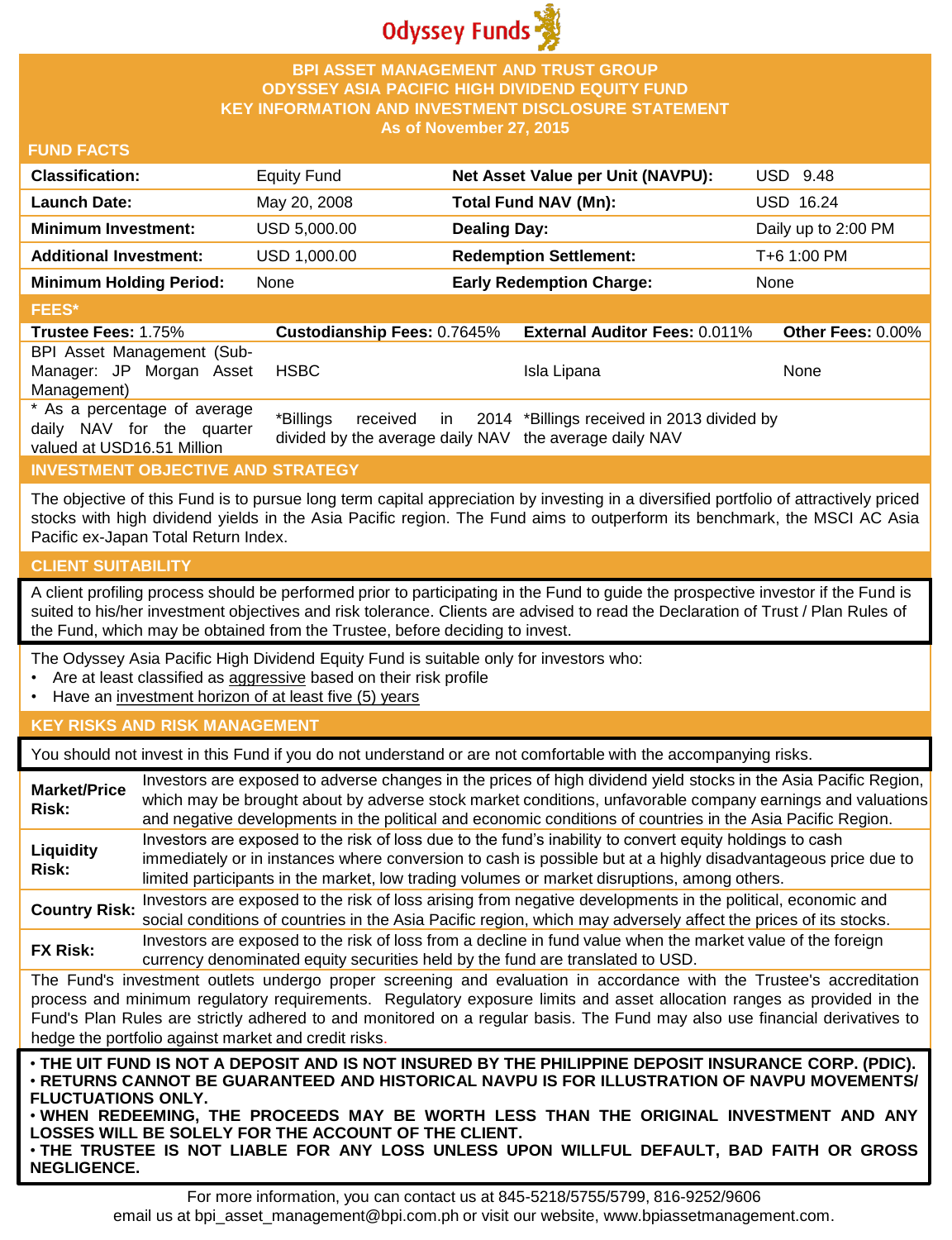# **FUND PERFORMANCE AND STATISTICS AS OF NOVEMBER 27, 2015**

(Purely for reference purposes and is not a guarantee of future results)



| <b>CUMULATIVE PERFORMANCE (%) 1</b>    |            |         |          |             |          |                   |
|----------------------------------------|------------|---------|----------|-------------|----------|-------------------|
|                                        | 1 mo       | 3 mos   | 6 mos    | <b>1 YR</b> | 3 YRS    | S.I. <sup>5</sup> |
| Fund                                   | $-0.42$    | 2.82    | $-11.90$ | $-8.49$     | $-2.87$  | $-5.20$           |
| <b>Benchmark</b>                       | -1.80      | 2.54    | $-15.42$ | $-10.92$    | 0.31     | 3.80              |
| <b>ANNUALIZED PERFORMANCE (%) 1</b>    |            |         |          |             |          |                   |
|                                        | 1 YR       | 2 YRS   | 3 YRS    | 4 YRS       | 5 YRS    | S.I. <sup>5</sup> |
| Fund                                   | $-8.49$    | $-2.05$ | $-0.97$  | 3.19        | $-0.41$  | $-0.71$           |
| <b>Benchmark</b>                       | $-10.92$   | $-3.88$ | 0.10     | 4.47        | 1.30     | 0.50              |
| <b>CALENDAR YEAR PERFORMANCE (%) 1</b> |            |         |          |             |          |                   |
|                                        | <b>YTD</b> | 2014    | 2013     | 2012        | 2011     | 2010              |
| Fund                                   | -7.87      | 7.08    | $-5.41$  | 21.10       | $-18.24$ | 15.46             |
| <b>Benchmark</b>                       | $-9.15$    | 3.71    | 2.65     | 22.75       | -15.59   | 19.24             |

| NAVPU over the past 12 months |       |
|-------------------------------|-------|
| Highest                       | 11.28 |
| Lowest                        | 8.76  |
|                               |       |

| <b>STATISTICS</b>                        |       |
|------------------------------------------|-------|
| Portfolio Beta                           | 0.95  |
| Volatility, Past 1 Year (%) <sup>2</sup> | 16.66 |
| Sharpe Ratio <sup>3</sup>                | -0.49 |
| Information Ratio <sup>4</sup>           | 0.05  |
| <b>Current Number of Holdings</b>        | 73    |
|                                          |       |

## <sup>1</sup>Returns are net of fees.

<sup>2</sup>Measures the degree to which the Fund fluctuates vis-à-vis its average return over a period of time.

<sup>3</sup>Used to characterize how well the return of a Fund compensates the investor for the level of risk taken. The higher the number, the better.

<sup>4</sup>Measures reward-to-risk efficiency of the portfolio relative to the benchmark. The higher the number, the higher the reward per unit of risk.

<sup>5</sup>Since inception.

\*Declaration of Trust is available upon request through branch of account.

| <b>PORTFOLIO COMPOSITION</b>                        |           | <b>TOP TEN HOLDINGS</b>   |               |
|-----------------------------------------------------|-----------|---------------------------|---------------|
| <b>Allocation</b>                                   | % of Fund | <b>Name</b>               | % of Equities |
| Equities                                            | 96.83     |                           | 5.37          |
| Cash and Other Receivables                          | 3.17      | <b>HSBC Holdings</b>      |               |
| <b>Top Five Sector Holdings (Equity Portion)</b>    |           | Korea Electric Power      | 4.66          |
| Financials                                          | 55.46     | China Mobile              | 3.64          |
| Energy                                              | 10.95     |                           |               |
| Industrials                                         | 10.10     | <b>SK</b> Innovation      | 3.54          |
| Telecommunications                                  | 9.65      | <b>DBS Group Holdings</b> | 3.45          |
| <b>Utilities</b>                                    | 8.31      |                           | 3.22          |
| <b>Top Five Country Weightings (Equity Portion)</b> |           | <b>PTT</b>                |               |
| Australia                                           | 26.67     | QBE Insurance Group       | 3.21          |
| China                                               | 17.78     | <b>Bangkok Bank</b>       | 2.97          |
| Hong Kong                                           | 15.29     |                           | 2.77          |
| Korea                                               | 13.97     | Huaneng Power Intl Inc    |               |
| Thailand                                            | 10.44     | <b>CNOOC</b>              | 2.57          |

## **RELATED PARTY TRANSACTIONS\***

The Fund has no investments and trade transactions with Bank of the Philippine Islands, its subsidiaries and related parties.

\* Related party in accordance with BPI's internal policy.